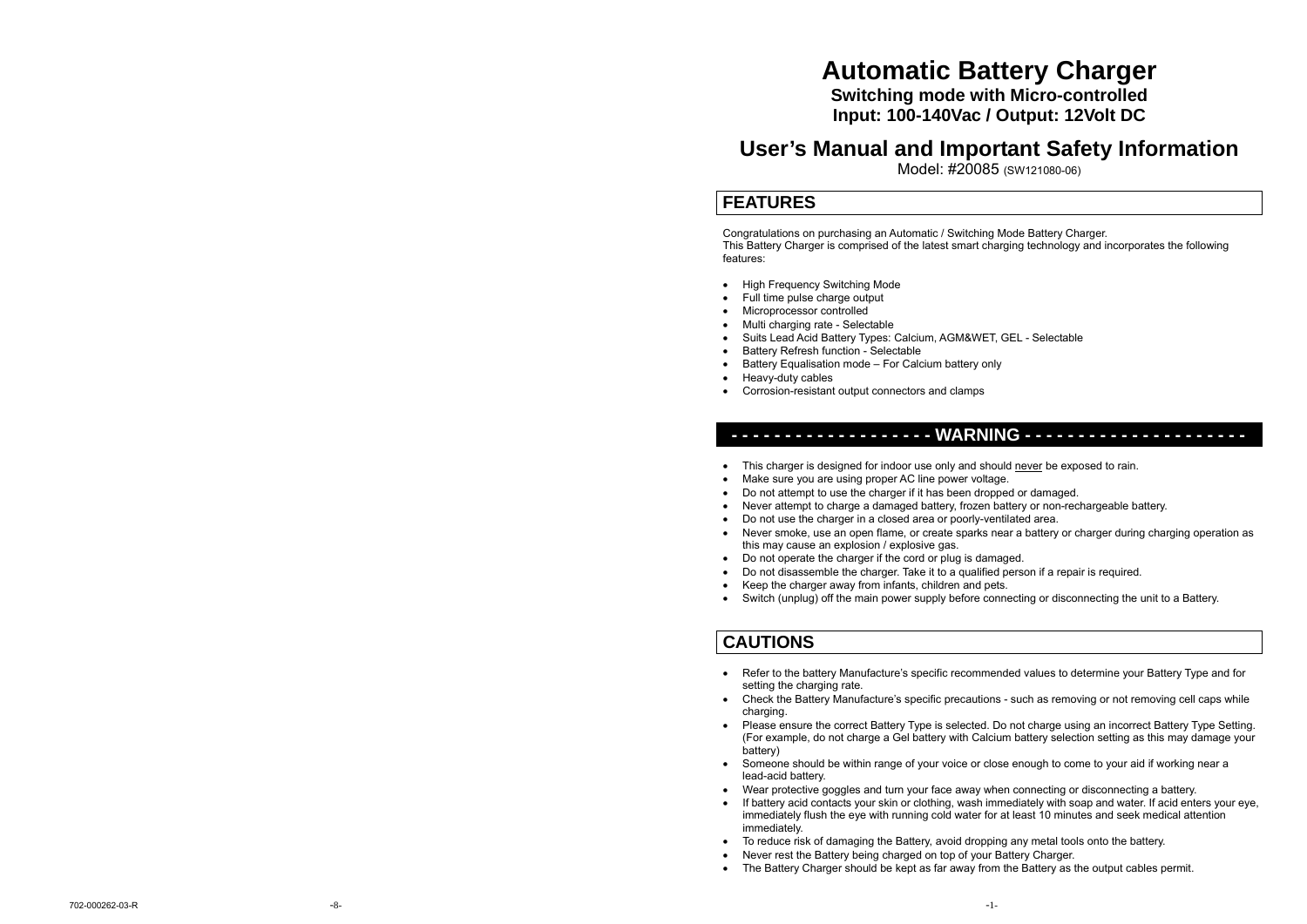### **CONTROL AND INDICATORS**



- **1. Charging Rate Selection Button**  Press to Select the Current Charge Rate.
- **2. Charging Current LED Display**  LED indicates the selected charging current (2A or 4A or 8A) #20085 (Model: SW121080)
- **3. Battery Type Selection Button**  Press to select the Battery Type. (Calcium, AGM&WET or GEL Lead Acid Batteries)
- **4. Battery Type LED Display**  LED indicates the selected Battery Type.

### **5. Charging Status Display LED**

Bulk LED – Blue: Indicates the charger is at a maximum charging rate. Absorption LED – Green: Indicates that the Battery is approaching full charge. Absorption LED – Blinking Green: Indicates automatic equalisation stage for Calcium Battery. Full LED – Green: Indicates the Battery is fully charged.

**6. Charging Error LED Display** 

See trouble shooting for further details.

- **7. Refresh Stage LED Display**  Yellow Blinking LED Indicates the Refresh Charge.
- **8. Refresh Button**

Press and hold this Button for 3 seconds to start the Refresh Stage.

### **RECOMMENDED BATTERY CAPACITY**

The following minimum AH capacities are to be used as a general guide only. Some Batteries maybe able to handle a higher Charge Current; Check with the Battery Manufacturer when charging Batteries with small capacity.

| <b>Charge Current</b>          | 2Α | 4 A     | 8Α       |
|--------------------------------|----|---------|----------|
| <b>Battery Capacity</b> 6-40AH |    | 12-80AH | 18-120AH |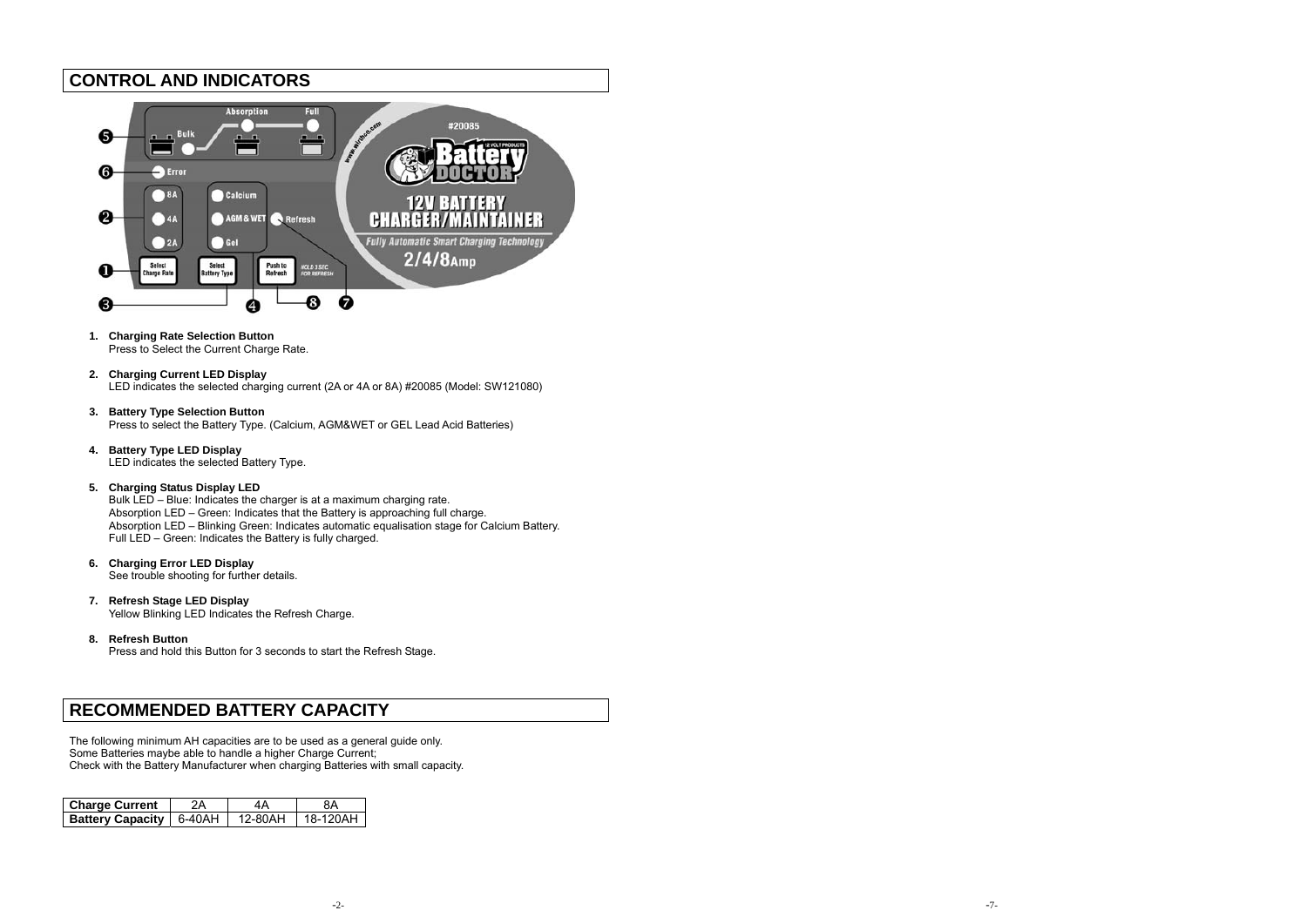## **CHARGER SPECIFICATIONS**

- 1. Input: 100~140Vac; 60Hz;
- 2. Charging starting conditions: Battery is not less than 3V
- 3. Rated output: 13.5V at 2/4/8A selectable on SW121080,<br>4. Type of Lead-acid Battery: Gel/AGM&WET/Calcium
- 4. Type of Lead-acid Battery: Gel/AGM&WET/Calcium<br>5. Charging output voltage (Absorption): 14.1/14.4/14.7
- 5. Charging output voltage (Absorption): 14.1/14.4/14.7V at Gel/AGM&WET/Calcium
- 6. Charging output voltage (Automatic Equalisation): 16.2V only for Calcium battery
- 7. Float output voltage: 13.4/13.5/13.6V at Gel/AGM&WET/Calcium
- 8. Operating Environmental: 0~40 degC, 90% RH maximum; non-Condensing<br>9. Net Weight: 860g approx (SW121080)
- 9. Net Weight: 860g approx (SW121080)
- 10. Dimension: L192 x W95 x H55mm (SW121080)

# **TROUBLE SHOOTING**

| <b>Problems</b>                                          | Indication                                | Possible causes                                                                                                                                                       | <b>Suggest solution</b>                                                                                                              |
|----------------------------------------------------------|-------------------------------------------|-----------------------------------------------------------------------------------------------------------------------------------------------------------------------|--------------------------------------------------------------------------------------------------------------------------------------|
| Charger does<br>not work                                 | Indicator lights are not<br><sub>on</sub> | - No AC power                                                                                                                                                         | - Check AC connections and make<br>sure Power Point is switched ON                                                                   |
| Charger has<br>no DC output                              | Error LED is ON.                          | - Output is short circuited                                                                                                                                           | - Check DC connection between charger<br>and battery and make sure they are not<br>short circuiting.                                 |
|                                                          |                                           | - Output Reverse polarity connection                                                                                                                                  | - Check that the alligator clips / ring<br>terminals are connected to the correct<br>polarity.                                       |
| No Charging<br>Current                                   | Error LED is Flashing                     | - Battery is severely sulphated<br>- Battery has a damaged cell                                                                                                       | - Check the Battery condition, age etc.<br>- If battery cannot be rejuvenated it must<br>be replaced.                                |
|                                                          |                                           | - Charger overhead protection mode                                                                                                                                    | - Move battery & Charger to cooler<br>environment                                                                                    |
| Long charging<br>time, Full light<br>does not come<br>on | Error LED is Flashing                     | - Wrong battery type selected<br>- Battery capacity too large<br>- Battery is defective<br>- 6 hours soft start timer reached<br>- 24 hours bulk charge timer reached | - Check the charging rate and battery type<br>selection matches the battery.<br>- Battery cannot be charged and must<br>be replaced. |
| Abnormal LED<br>indication                               | ALL LED's Flashing                        | - Poor connection from Charger to<br>Battery                                                                                                                          | - Check for a loose battery terminal<br>connection.<br>- Check the output wires alligator clips<br>for loose / damaged connection.   |



### **OPERATING INSTRUCTIONS**

The Battery Charger is easy to operate and very simple to use. Please refer to the operating instructions below.

#### **1. Pre-Charge Check**

- (a) Check the Battery Electrolyte level (Non-sealed Batteries). If necessary, remove the vent caps and add distilled water so the levels are halfway between the upper and lower fill lines.
- (b) Location Ensure the Battery is in a well ventilated area. Keep the Charger as far away from Battery as the cables permit. Never place the charger directly above the battery being charged as gasses from the Battery will corrode and damage the charger. Also, keep the charger away from high corrosion / wet and moist areas.

#### **2. Connecting the Battery charger to your Battery**

#### (a) *If the Battery is out of the vehicle*

- 1. Connect the Red lead from the charger to the positive (+) battery terminal.
- 2. Connect the Black lead from the charger to the negative (-) battery terminal.

#### (b) *If the Battery is still in the vehicle*

- 1. Determine if the vehicle is positively (+) or negatively (-) earthed.
- (i) If *Negatively Earthed (Most Common*) FIRSTLY Connect the Red (+) battery charger lead to the positive (+) Battery post and then connect the Black (-) battery charger lead to the vehicle's chassis and away from the fuel line.
- (ii) If *Positively Earthed* FIRSTLY Connect the Black (-) battery charger lead to the negative (-) battery post and then connect the Red (+) battery charger lead to the vehicle's chassis and away from the fuel line.

#### **3. Connect the battery charger to the Main power (120Vac)**

- (a) The Charger will automatically start when AC power is connected. *(Note: If the Error Indicator LED illuminates Red, please check your connections as it's likely that the Positive and Negative Leads are reversed. Refer to Trouble Shooting Page for further information)*
- (b) *Select the desired charge rate:* 2A for small batteries; 4A for medium or deep cycle batteries; 8A for large or heavy duty deep cycle batteries
- (c) *Select the Correct Battery Type*

*Calcium:* Is the new generation battery; Sealed Type (VRLA) Lead Acid battery with Calcium Content. (Automotive or Deep Cycle)

*AGM/WET:* These are the most common and are also known as WET (Flooded) or AGM (Absorbed Glass Mat) Sealed-valve regulated Lead Acid (VRLA) Batteries. (Automotive or Deep Cycle) *GEL:* Sealed type (VRLA), with a jellified electrolyte (Automotive, Aviation, Solar or Deep Cycle)

**Note:** The charger will automatically memorise your charging rate setting and battery type setting. The next time you use the charger it will automatically start with the last settings.

We strongly recommend that you refer to the battery manufacture's specifications when selecting the charge rate and battery type.

### *The Charging process*

The Charging LED's will indicate the Charging Stages. The charging stages are as follows:



●Soft start: Charges the battery using a half of the maximum current until the battery voltage is over 10.5V. *(Indicated by the Blue Bulk LED Flashing) (Soft Start occurs if the initial voltage is less than 10.5V due to deep discharge)* 

●Bulk Charge: Charges using a constant maximum current until the battery rises to the absorption level. *(Indicated by the Blue Bulk LED ON*)